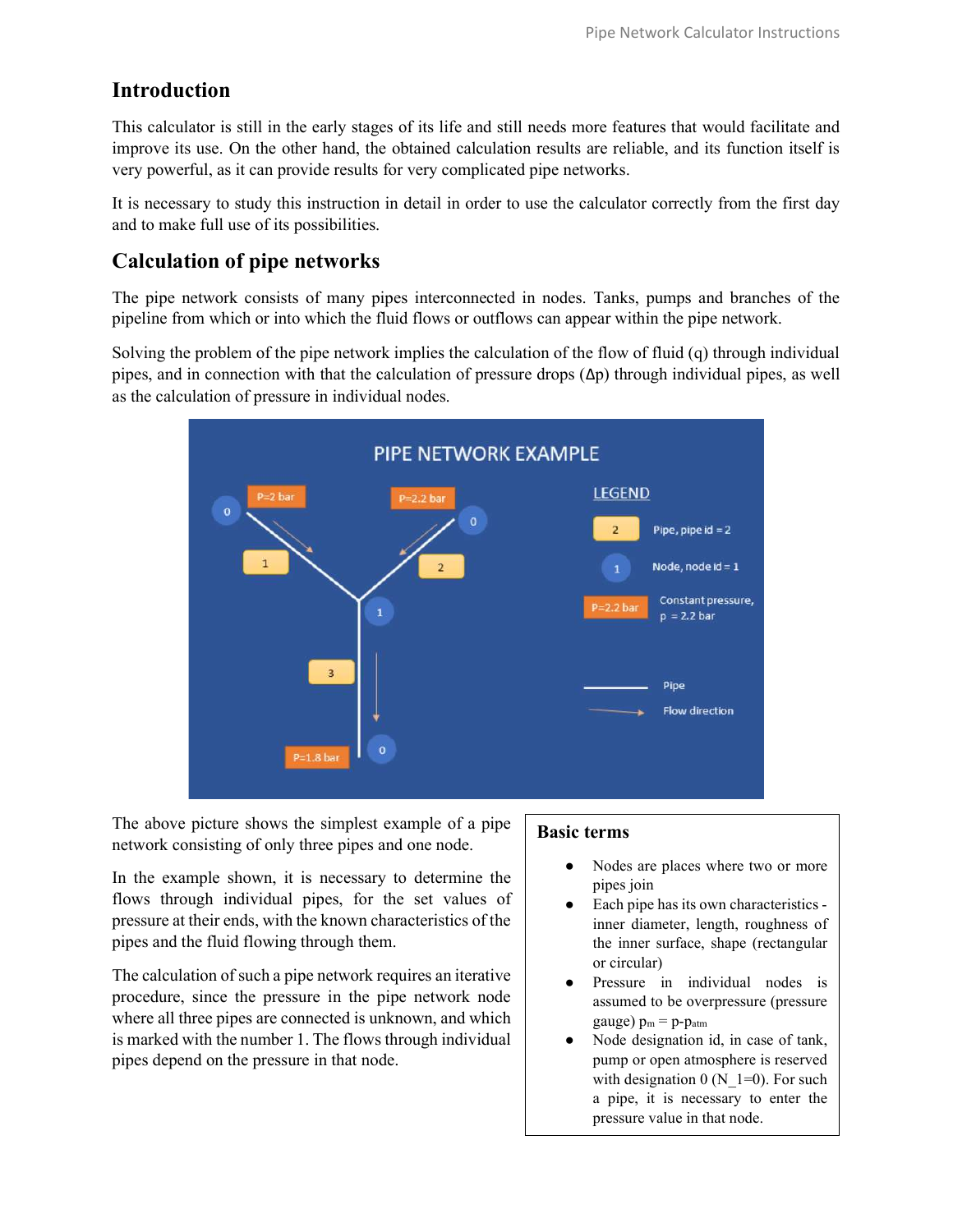## Node method

The method used in the online calculator is the node method. The node method is used to calculate the flow and pressures in pipe networks, using the fact that the total flow when observing one node in the pipe network is equal to 0, i.e., that the fluid flow through all pipes connected in one node is equal to 0, so the sum of the flows flowing into a particular node is equal to the sum of the flows flowing from that node.

During the calculation, all nodes are subject to calculation, one after the other, i.e., flows through each pipe connected to a certain node are calculated and thus through a number of iterations a final solution is reached, which satisfies the flow condition through a given node.



In the example shown in the picture, there are 2 nodes in which three pipes are connected. These nodes are labeled N\_1 = 1, and N\_2 = 2 (labeled blue). The pipes that are connected in node 1 are marked with numbers 1, 2 and 3 (mark in the yellow rectangle). The pipes that are connected in node 2 are marked with numbers 3, 4 and 5, and from node 2 an additional 30 liters / min of constant flow flows out.

As said, the node method is based on the fact that the total fluid flow in and out of the node is 0. In this example, the total flow through pipes 1 and 2 is equal to the flow through pipe 3, which is a condition for node 1. At the same time, the flow through pipe 3 equal to the total flow through pipes 4 and 5, plus an additional constant flow of 30 liters / min, which is a condition for node 2.

### Required data for the calculation

For the calculation of the pipe network by the method of nodes, it is necessary to enter basic data about the pipe network itself, as well as the physical properties of the fluid flowing through the pipe network.

The following data must be entered for each pipe from the pipe network:

• id of pipe  $(P_{id})$  (number 1, 2, 3, ...)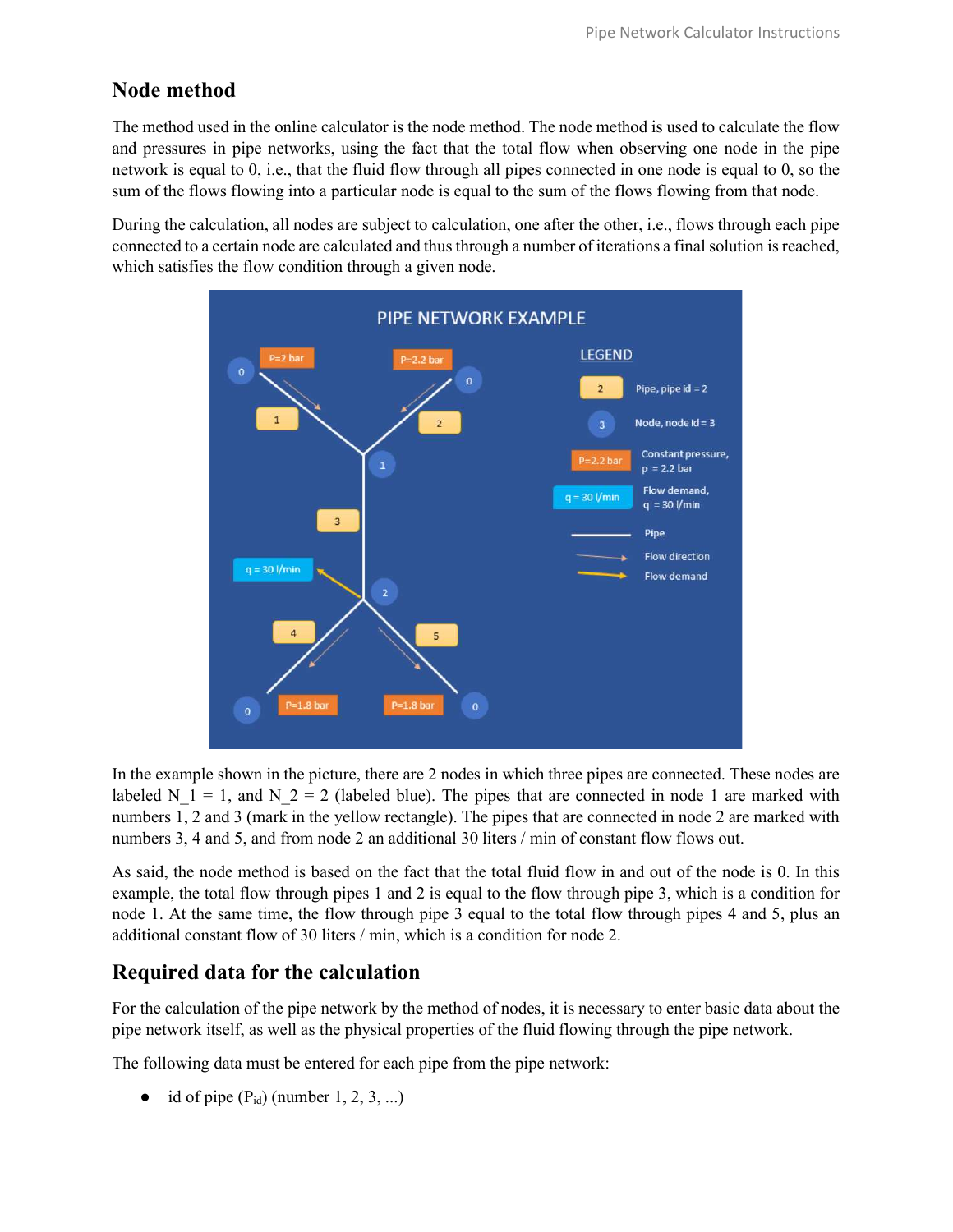- nodes that this pipe connects, as the id of node N\_1 and N\_2 (number 1,2,3, ...)
- $\bullet$  pipe length L (m or ft)
- inner tube diameter d (mm or inch)
- roughness of the inner surface of the pipe  $k_r$  (mm or inch)
- $\bullet$  possible local resistance on the pipe due to installed fittings or valves  $(K)$
- if the pipe is connected to a node in which constant pressure is assumed, i.e., if one of the nodes is marked 0, it is necessary to enter this value of pressure (p  $[N = 0]$ )

| Pipe id (P id)                       |              | Pipe length (L)             |    |              |
|--------------------------------------|--------------|-----------------------------|----|--------------|
| 1                                    |              | 1000.0                      | m  | $\checkmark$ |
| Connecting node one (N 1)            |              | Pipe internal diameter (d)  |    |              |
| 1                                    |              | 100.0                       | mm | $\checkmark$ |
| Connecting node two (N 2)            |              | Pipe surface roughness (kr) |    |              |
| $\overline{2}$                       |              | 0.01                        | mm | $\checkmark$ |
| Constant pressure at 0 node (p[N=0]) |              | Local resistance (K)        |    |              |
| 0<br>bar                             | $\checkmark$ | $\overline{2}$              |    |              |

Pipe data entry form - must be entered in order - Pipe id, Node id 1, Node id 2, Constant pressure p (only if node id = 0), pipe length L, pipe internal diameter d, pipe internal surface roughness  $k_r$ , local resistance (if any) К.

The following data must be entered for each node in the pipeline:

- $\bullet$  node id (number 1,2,3, ...)
- the flow of fluid that flows out of that node or that flows into that node q
- assumed value of pressure in the node p



Form for entering the characteristics of nodes in the pipe network - in order it is necessary to enter the node id, the flow from node q, the assumed pressure in node p

Important: The default pressure value in node (p) is mandatory and cannot remain 0. For each node, the user should enter a default pressure value which can be any expected value, i.e., a value that is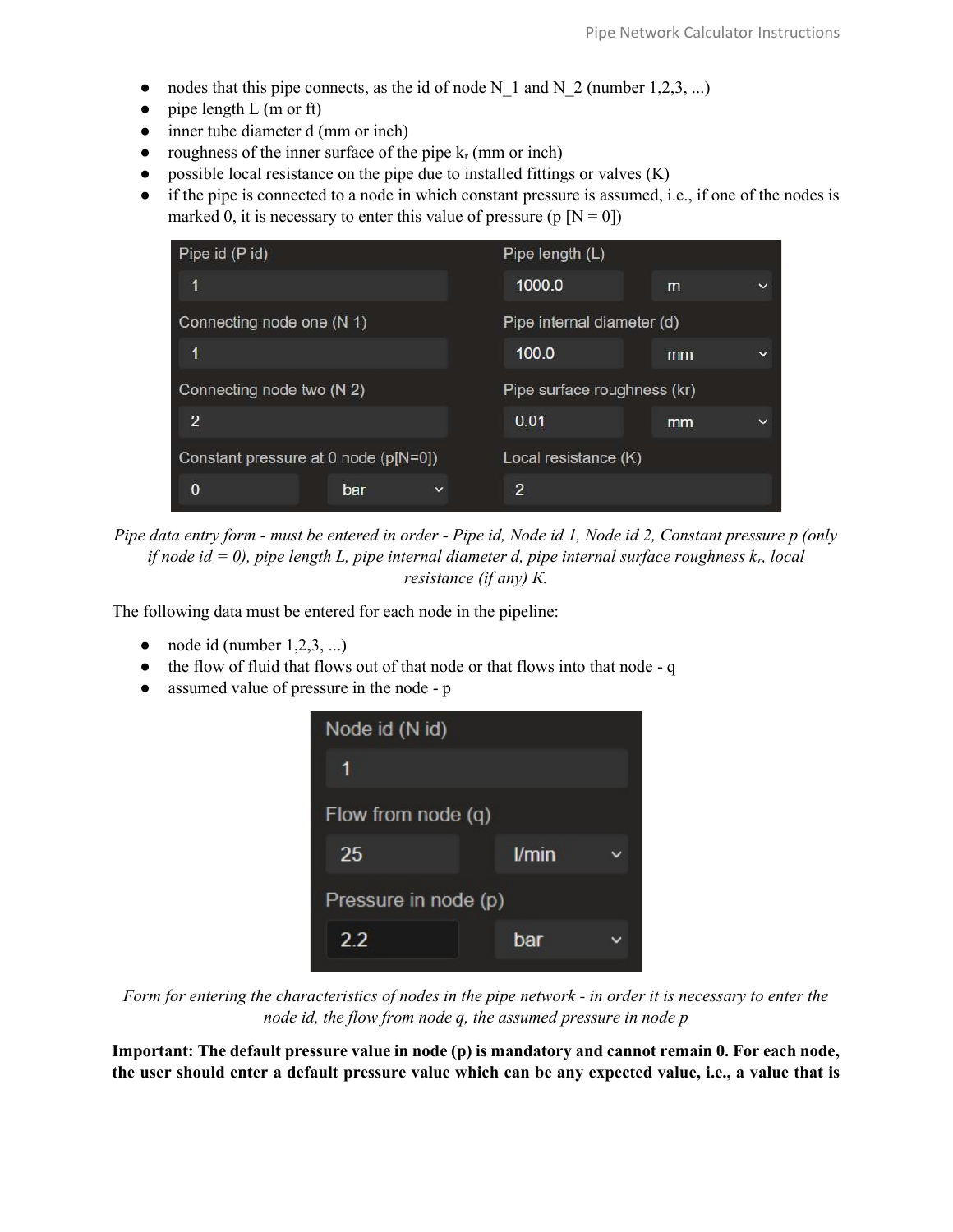between known pressures at pipeline endpoints as which are tanks, pumps or openings to the atmosphere. In the specific case, the assumed value of the pressure in the node  $p = 2.2$  bar is shown.

After the calculation is completed, the actual calculated pressure in each node is shown in the results table.

### Fluid characteristics

For the calculation of the pipe network, it is necessary to enter the values of at least two physical properties of the fluid - density ρ and viscosity ν.

| Fluid density $(\rho)$ |                   |              | Dynamic viscosity $(\mu)$ |     |             |
|------------------------|-------------------|--------------|---------------------------|-----|-------------|
| 998.0                  | kq/m <sup>3</sup> | $\checkmark$ | 0.001                     | Pas | $\check{ }$ |

Fluid data entry form - it is necessary to enter fluid density  $\rho$  and fluid viscosity v. It is also possible to select a fluid from the list of available fluids.

## Piping connected to the tank

If the pipe is connected to a tank (one or more), a pump, or is open to the atmosphere and the pressure is constant at that point, then the id of the node connecting the pipe is entered value 0, or N\_1 = 0, and at the same time enters the value of that constant pressure  $p = 10$  m  $H<sub>2</sub>0$  (bar or psi).



Example of inlet pipe  $P_{id} = 2$  connected to a tank that is at 10 m above sea level. The tank is marked 0 as the node id

In this way, it is possible to enter the value of the pressure that occurs as a consequence of the height difference of the pipeline as data in the pipe network. Namely, if the pipe is connected to a tank located at an altitude that is higher than the altitude at another end of the pipe network, it is possible to enter this data as the pressure in the node by marking the node with  $N<sub>1</sub> = 0$ , and the difference in altitude as the pressure in that node, e.g.,  $p = 10$  m H<sub>2</sub>0 (if the difference in altitude is equal to 10 m).

Additionally, if the tank itself is under a certain overpressure, then it is necessary to add this value to the pressure due to the difference in altitude. If the overpressure in the tank is 20 m, the total value of pressure in N\_1 is  $10m + 20m = 30m$ .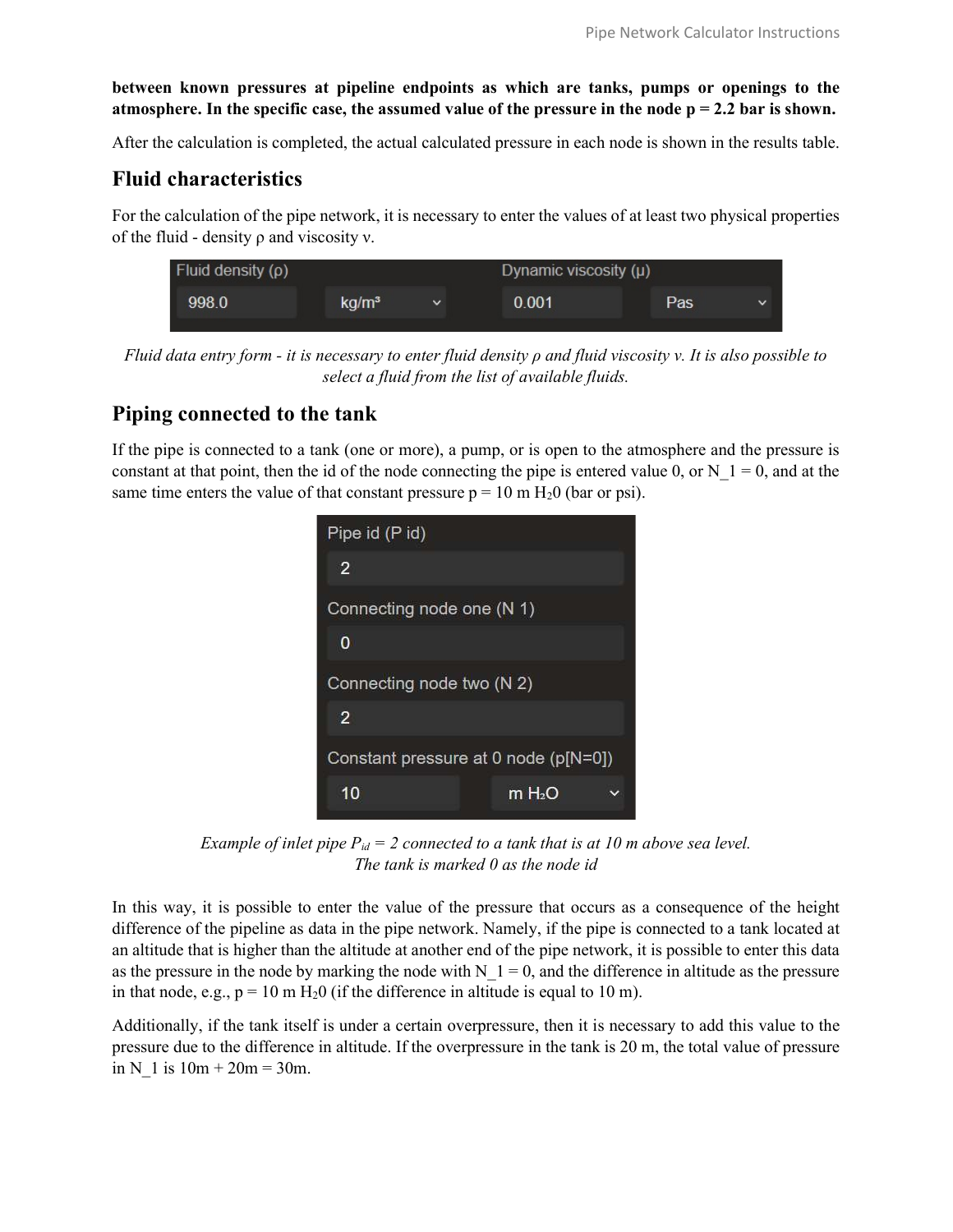

An example of a pipe connection connected to a tank that is at 10 m above sea level, and the tank itself is under an overpressure of 20 m, which is a total of 30 m of water column. The tank is marked 0 as the node id

# Piping connected to the pump

If a pump is created on one side of the pipeline that creates a pressure of a certain value, in that case, as with the pipeline connected to the tank, the id of the node connecting that pipe is entered, the value 0, ie N  $1 = 0$ , pressure p (bar or psi). In this way, it is possible to enter the value of the pressure produced by the pump as data in the pipe network.



Example of a pipe connection connected to a pump that gives a pressure of 4 bar at the pump outlet, The pump is marked 0 as the node id

# Pipeline connected to the open atmosphere

If the pipe is open to the atmosphere on one side, you need the id of the node that connects that pipe to enter the value 0, ie N\_1 = 0, and at the same time enter the value of constant pressure  $p = 0$  (if for other nodes are entered overpressures - pressure gauges).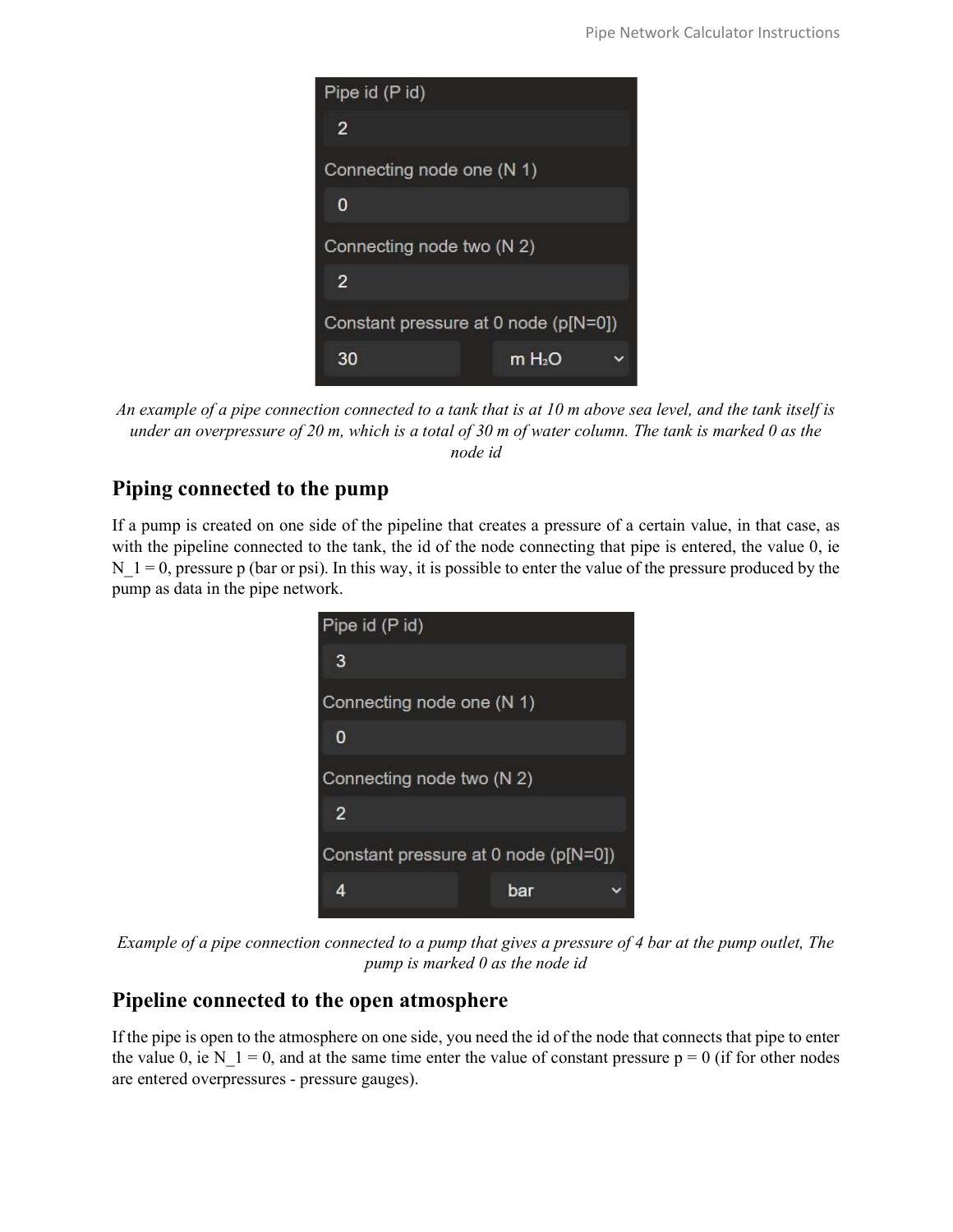| Pipe id (P id)                       |  |
|--------------------------------------|--|
| 1                                    |  |
| Connecting node one (N 1)            |  |
| 0                                    |  |
| Connecting node two (N 2)            |  |
| 1                                    |  |
| Constant pressure at 0 node (p[N=0]) |  |
| 0.0<br>bar                           |  |

Example of the inlet of a pipe that is open to the atmosphere at one end, The opening to the atmosphere is marked 0 as the node id, and the pressure value is  $\theta$ 

# Prerequisite for pipe network calculation

For the calculation of the pipe network, it is obligatory to know the value of pressure in at least two nodes. These two nodes of the pipe network can be combinations of one or more tanks, with an opening to the atmosphere, the existence of pumps with two known pressures - in front and behind the pump (inlet and outlet).

In order for the calculation of the pipe network to be possible, it is necessary to recognize and mark at least two nodes with known pressure on the pipe network with  $N<sub>1</sub> = 0$ . This means that each pipe network must have at least two points, i.e., two nodes where the pressures are known. Between such two points (nodes), fluid flow is established with certain flows through all pipes, depending on the shape and dimensions of the pipe in the pipe network.

At the same time, this means that a certain amount of fluid flows through the pipe network, which is determined by the pressure difference between at least two nodes that are with known and constant pressures and are marked with  $N$   $1 = 0$ .

## Use of pipe network calculation software

The solution of one example of a pipe network calculation is presented below. The same example can be seen on the calculator itself. To view this example, click the "develop network 2" button to load the example. Within the example, you can see a sketch of the pipe network, as well as a table with all the data that need to be entered for the pipe network.

### Pipe network description

The pipe network consists of 5 pipes connected in two nodes. Pipes are numbered 1-5, and nodes are numbered 1-2.

The pipe network connects a total of 4 tanks with constant pressures - different altitudes.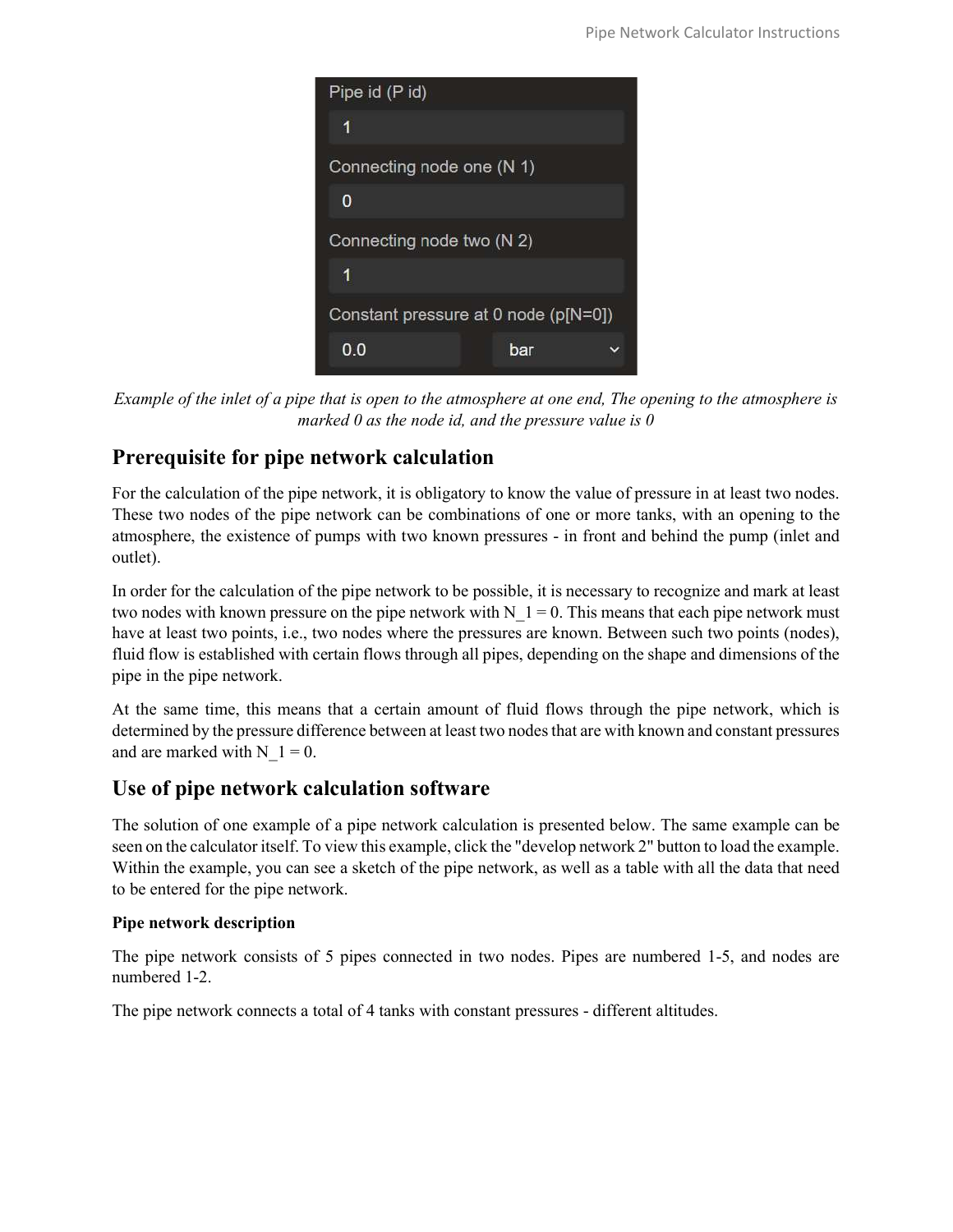

Sketch of a pipe network - examples that we will solve with the help of a calculator - network no. 2

The process of solving the pipe network begins with entering data for each individual pipe. After entering the data for all pipes, it is necessary to enter all the data for each node (except the node marked 0).

The data for the pipe is entered in the form entitled "PIPES TABLE - Create / Edit pipe". Node data is entered in a form titled "NODES TABLE - Create / Edit node".

After entering the data for the pipe/node, it is necessary to click on the add pipe / add node button and thus the entered data will be saved in the table "The network calculation results". This table shows the data for the pipes and for all the nodes entered by the user.

|                | Remove pipe $\bullet$ |               | Remove all pipes $\bullet \bullet$ |          | Deselect <sup>O</sup> |       |      |                | Import pipes from .csv |       | Remove node $\bullet$      |                 |  | Import nodes from .csv |
|----------------|-----------------------|---------------|------------------------------------|----------|-----------------------|-------|------|----------------|------------------------|-------|----------------------------|-----------------|--|------------------------|
|                |                       |               |                                    |          | List of pipes         |       |      |                |                        |       | Remove all nodes <b>OO</b> |                 |  | Deselect <b>O</b>      |
| ID             | N <sub>1</sub>        |               | N2                                 | $p[N=0]$ | L[m]                  | D     | kr   | K              | q                      | v     |                            |                 |  |                        |
|                |                       |               |                                    | [bar]    |                       | [mm]  | [mm] |                | $[$ l/min $]$          | [m/s] |                            | List of nodes   |  |                        |
|                | $\overline{0}$        | $\Rightarrow$ | a,                                 | 2.0      | 500.0                 | 100.0 | 0.1  | 0.0            | 0.0                    | 0.0   | Id                         | $q$ [ $l/min$ ] |  | p [bar]                |
| $\overline{2}$ | $\ddot{\mathbf{0}}$   | ۰             | п                                  | 2.2      | 500.0                 | 100.0 | 0.1  | 0 <sub>0</sub> | 0.0                    | 0.0   |                            | 0.0             |  | 1.9                    |
| 3              | п                     |               | $\overline{2}$                     | 0.0      | 1000.0                | 200.0 | 0.1  | 0.0            | 0.0                    | 0.0   | $\overline{2}$             | 30.0            |  | 1.85                   |
| $\overline{4}$ | $\overline{2}$        | ➡             | $\overline{0}$                     | 1.8      | 500.0                 | 1000  | 0.1  | 0 <sub>0</sub> | 0.0                    | 0.0   |                            |                 |  |                        |
| 5              | $\overline{2}$        | ∙             | $\Omega$                           | 18       | 500.0                 | 100.0 | 0.1  | 0.0            | 0.0                    | 0.0   |                            |                 |  |                        |

Network calculation results table

If necessary, the pipe or node that was entered incorrectly "remove pipe / remove node" can be deleted from the table, and it is possible to delete the complete content "remove all".